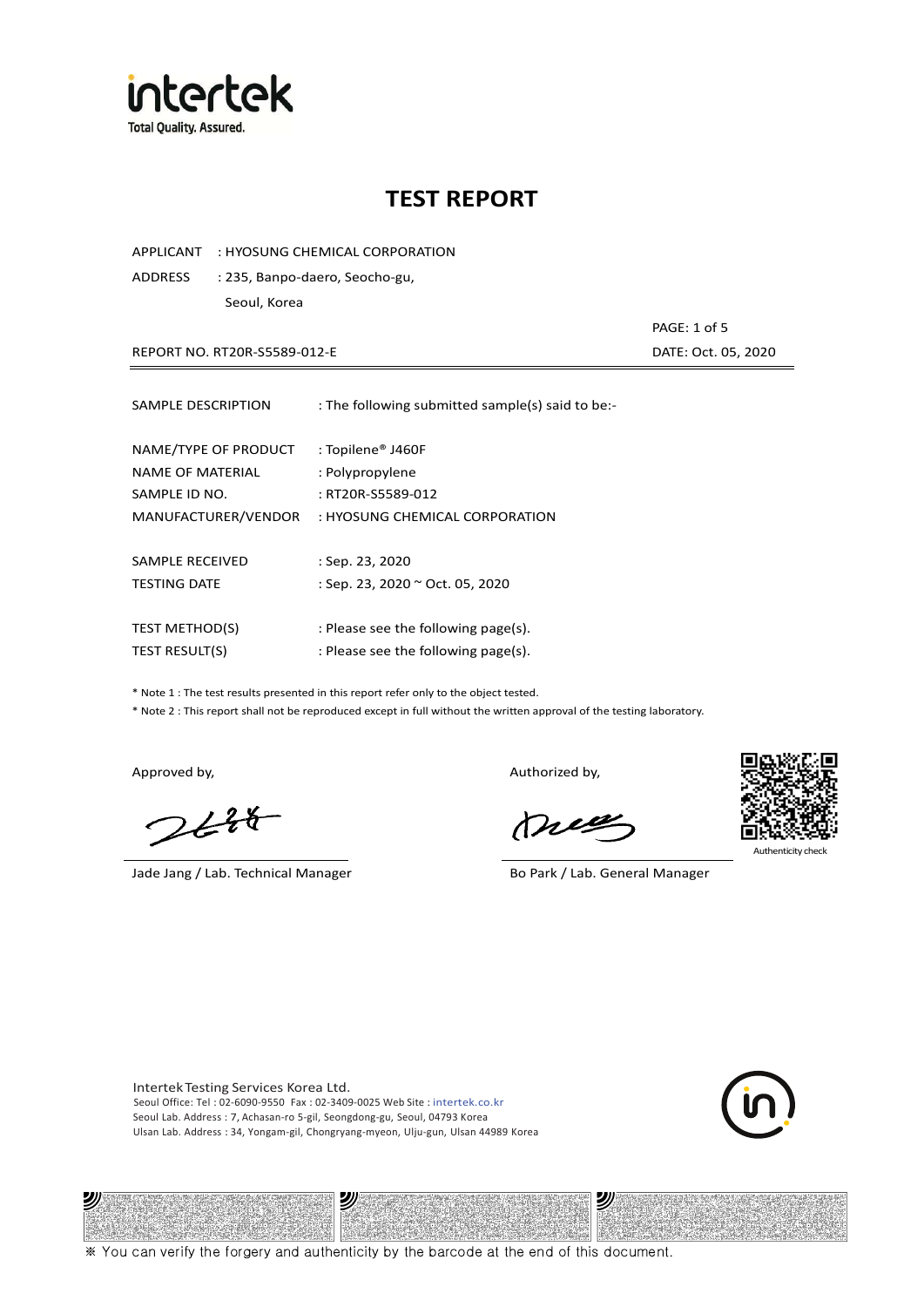

REPORT NO. RT20R-S5589-012-E DATE: Oct. 05, 2020

PAGE: 2 of 5

SAMPLE ID NO. : RT20R-S5589-012 SAMPLE DESCRIPTION : Topilene® J460F

| <b>TEST ITEM</b>                        | <b>UNIT</b> | <b>TEST METHOD</b>                                                                                                                         | <b>MDL</b>     | <b>RESULT</b> |
|-----------------------------------------|-------------|--------------------------------------------------------------------------------------------------------------------------------------------|----------------|---------------|
| Cadmium (Cd)                            | mg/kg       | With reference to<br>IEC 62321-5 Edition 1.0: 2013.                                                                                        | 0.5            | N.D.          |
| Lead (Pb)                               | mq/kg       | by acid digestion and<br>determined by ICP-OES                                                                                             | 5              | N.D.          |
| Mercury (Hg)                            | mg/kg       | With reference to<br>IEC 62321-4 Edition 1.0 : 2013,<br>by acid digestion and<br>determined by ICP-OES                                     | $\overline{2}$ | N.D.          |
| Hexavalent Chromium (Cr <sup>6+</sup> ) | mq/kg       | With reference to<br>IEC 62321-7-2<br>Edition 1.0: 2017,<br>by alkaline/toluene digestion<br>and determined by UV-VIS<br>Spectrophotometer | 8              | N.D.          |
| Polybrominated Biphenyl (PBBs)          |             |                                                                                                                                            |                |               |
| Monobromobiphenyl                       | mg/kg       |                                                                                                                                            | 5              | N.D.          |
| Dibromobiphenyl                         | mg/kg       |                                                                                                                                            | 5              | N.D.          |
| Tribromobiphenyl                        | mg/kg       |                                                                                                                                            | 5              | N.D.          |
| Tetrabromobiphenyl                      | mg/kg       | With reference to                                                                                                                          | $\overline{5}$ | N.D.          |
| Pentabromobiphenyl                      | mg/kg       | IEC 62321-6 Edition 1.0: 2015,                                                                                                             | 5              | N.D.          |
| Hexabromobiphenyl                       | mg/kg       | by solvent extraction and                                                                                                                  | 5              | N.D.          |
| Heptabromobiphenyl                      | mg/kg       | determined by GC/MS                                                                                                                        | 5              | N.D.          |
| Octabromobiphenyl                       | mg/kg       |                                                                                                                                            | 5              | N.D.          |
| Nonabromobiphenyl                       | mg/kg       |                                                                                                                                            | $\overline{5}$ | N.D.          |
| Decabromobiphenyl                       | mg/kg       |                                                                                                                                            | 5              | N.D.          |
| Polybrominated Diphenyl Ether (PBDEs)   |             |                                                                                                                                            |                |               |
| Monobromodiphenyl ether                 | mg/kg       |                                                                                                                                            | 5              | N.D.          |
| Dibromodiphenyl ether                   | mg/kg       |                                                                                                                                            | 5              | N.D.          |
| Tribromodiphenyl ether                  | mg/kg       |                                                                                                                                            | 5              | N.D.          |
| Tetrabromodiphenyl ether                | mg/kg       | With reference to                                                                                                                          | 5              | N.D.          |
| Pentabromodiphenyl ether                | mg/kg       | IEC 62321-6 Edition 1.0 : 2015,                                                                                                            | 5              | N.D.          |
| Hexabromodiphenyl ether                 | mg/kg       | by solvent extraction and                                                                                                                  | 5              | N.D.          |
| Heptabromodiphenyl ether                | mg/kg       | determined by GC/MS                                                                                                                        | 5              | N.D.          |
| Octabromodiphenyl ether                 | mg/kg       |                                                                                                                                            | 5              | N.D.          |
| Nonabromodiphenyl ether                 | mg/kg       | 5                                                                                                                                          |                | N.D.          |
| Decabromodiphenyl ether                 | mg/kg       |                                                                                                                                            | 5              | N.D.          |

Tested by : Jooyeon Lee, Seulgi Park, Jessica Kang

Notes : mg/kg = ppm = parts per million  $<$  = Less than

沙

N.D. = Not detected ( <MDL )

MDL = Method detection limit

Intertek Testing Services Korea Ltd. Seoul Office: Tel : 02-6090-9550 Fax : 02-3409-0025 Web Site : intertek.co.kr Seoul Lab. Address : 7, Achasan-ro 5-gil, Seongdong-gu, Seoul, 04793 Korea Ulsan Lab. Address : 34, Yongam-gil, Chongryang-myeon, Ulju-gun, Ulsan 44989 Korea

沙



沙

※ You can verify the forgery and authenticity by the barcode at the end of this document.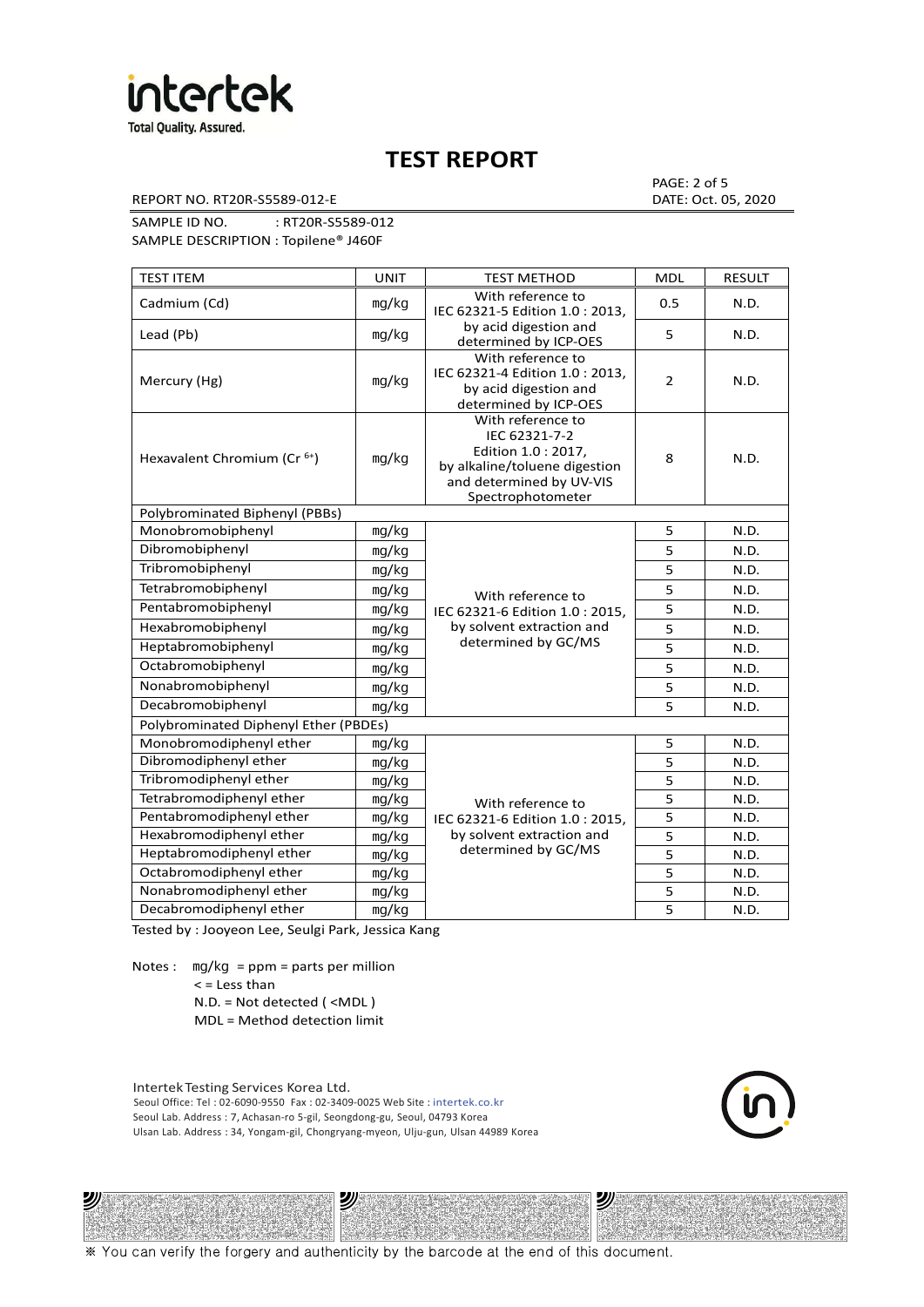

REPORT NO. RT20R-S5589-012-E DATE: Oct. 05, 2020

PAGE: 3 of 5

SAMPLE ID NO. : RT20R-S5589-012 SAMPLE DESCRIPTION : Topilene® J460F

| <b>TEST ITEM</b>                     | CAS NO.       | <b>UNIT</b> | <b>TEST METHOD</b>                                      | <b>MDL</b> | <b>RESULT</b> |
|--------------------------------------|---------------|-------------|---------------------------------------------------------|------------|---------------|
| Dibutyl phthalate<br>(DBP)           | $84 - 74 - 2$ | mg/kg       | With reference to<br>IEC 62321-8<br>Edition 1.0 : 2017, | 50         | N.D.          |
| Di(2-ethylhexyl) phthalate<br>(DEHP) | 117-81-7      | mg/kg       |                                                         | 50         | N.D.          |
| Benzyl butyl phthalate<br>(BBP)      | 85-68-7       | mg/kg       | by solvent extraction<br>and determined by<br>GC/MS     | 50         | N.D.          |
| Diisobutyl phthalate<br>(DIBP)       | $84 - 69 - 5$ | mg/kg       |                                                         | 50         | N.D.          |

Tested by : Jessica Kang

Notes :  $mq/kg = ppm = parts per million$  $<$  = Less than N.D. = Not detected ( <MDL ) MDL = Method detection limit

\* View of sample as received;-

沙



Intertek Testing Services Korea Ltd. Seoul Office: Tel : 02-6090-9550 Fax : 02-3409-0025 Web Site : intertek.co.kr Seoul Lab. Address : 7, Achasan-ro 5-gil, Seongdong-gu, Seoul, 04793 Korea Ulsan Lab. Address : 34, Yongam-gil, Chongryang-myeon, Ulju-gun, Ulsan 44989 Korea

沙



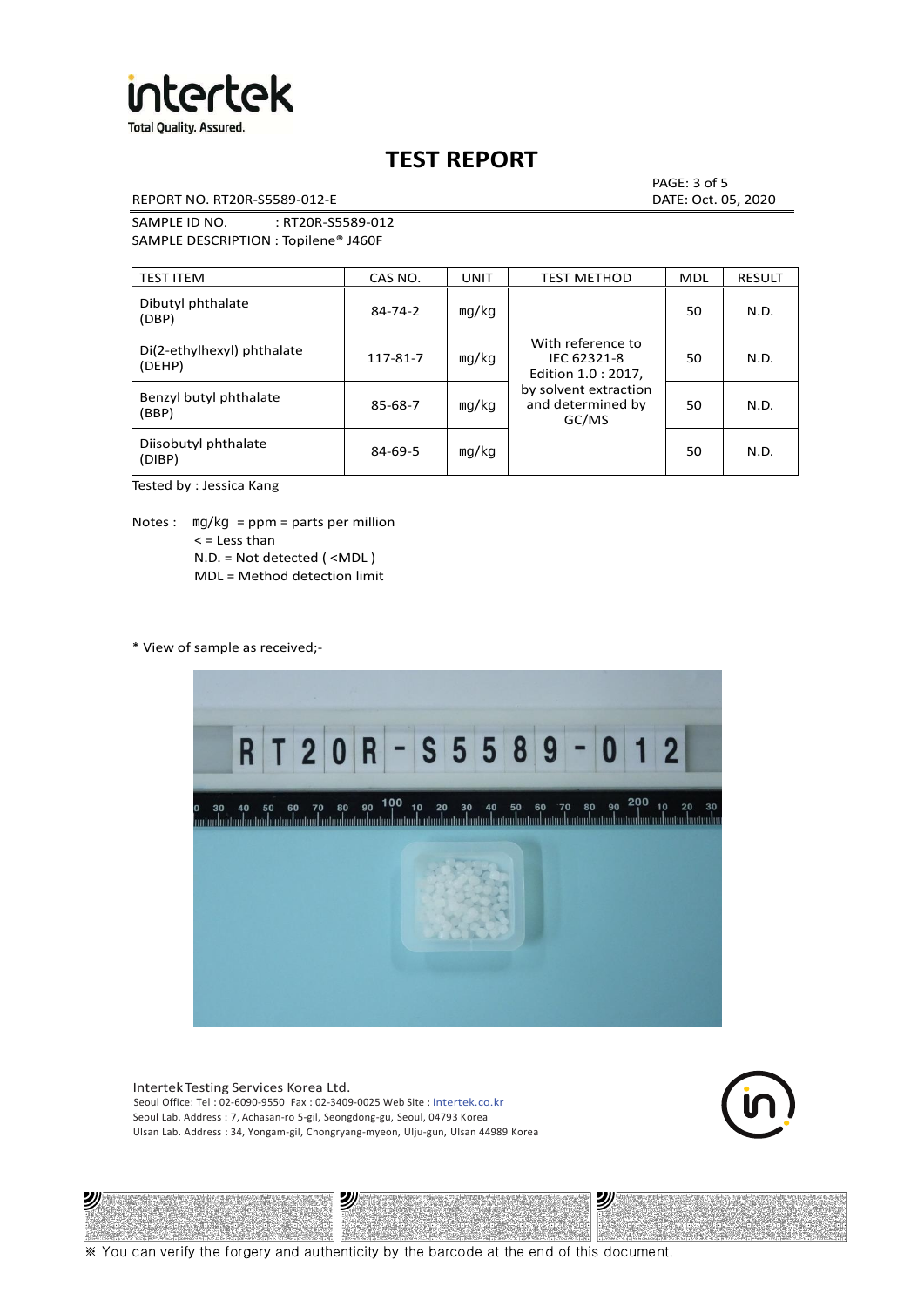

**Total Quality. Assured.** 

## **TEST REPORT**

REPORT NO. RT20R-S5589-012-E DATE: Oct. 05, 2020

PAGE: 4 of 5

SAMPLE ID NO. : RT20R-S5589-012 SAMPLE DESCRIPTION : Topilene® J460F



| *1 : List of appropriate acid : |                                                                     |
|---------------------------------|---------------------------------------------------------------------|
| Material                        | Acid added for digestion                                            |
| Polymers                        | $HNO3$ , HCl, HF, H <sub>2</sub> O <sub>2</sub> , H3BO <sub>3</sub> |
| Metals                          | $HNO3$ . HCl. HF                                                    |
| Electronics                     | $HNO3$ , HCl, H <sub>2</sub> O <sub>2</sub> , HBF <sub>4</sub>      |

\*2 : The samples were dissolved totally by pre-conditioning method according to above flow chart.

Intertek Testing Services Korea Ltd. Seoul Office: Tel : 02-6090-9550 Fax : 02-3409-0025 Web Site : intertek.co.kr Seoul Lab. Address : 7, Achasan-ro 5-gil, Seongdong-gu, Seoul, 04793 Korea Ulsan Lab. Address : 34, Yongam-gil, Chongryang-myeon, Ulju-gun, Ulsan 44989 Korea

沙

沙